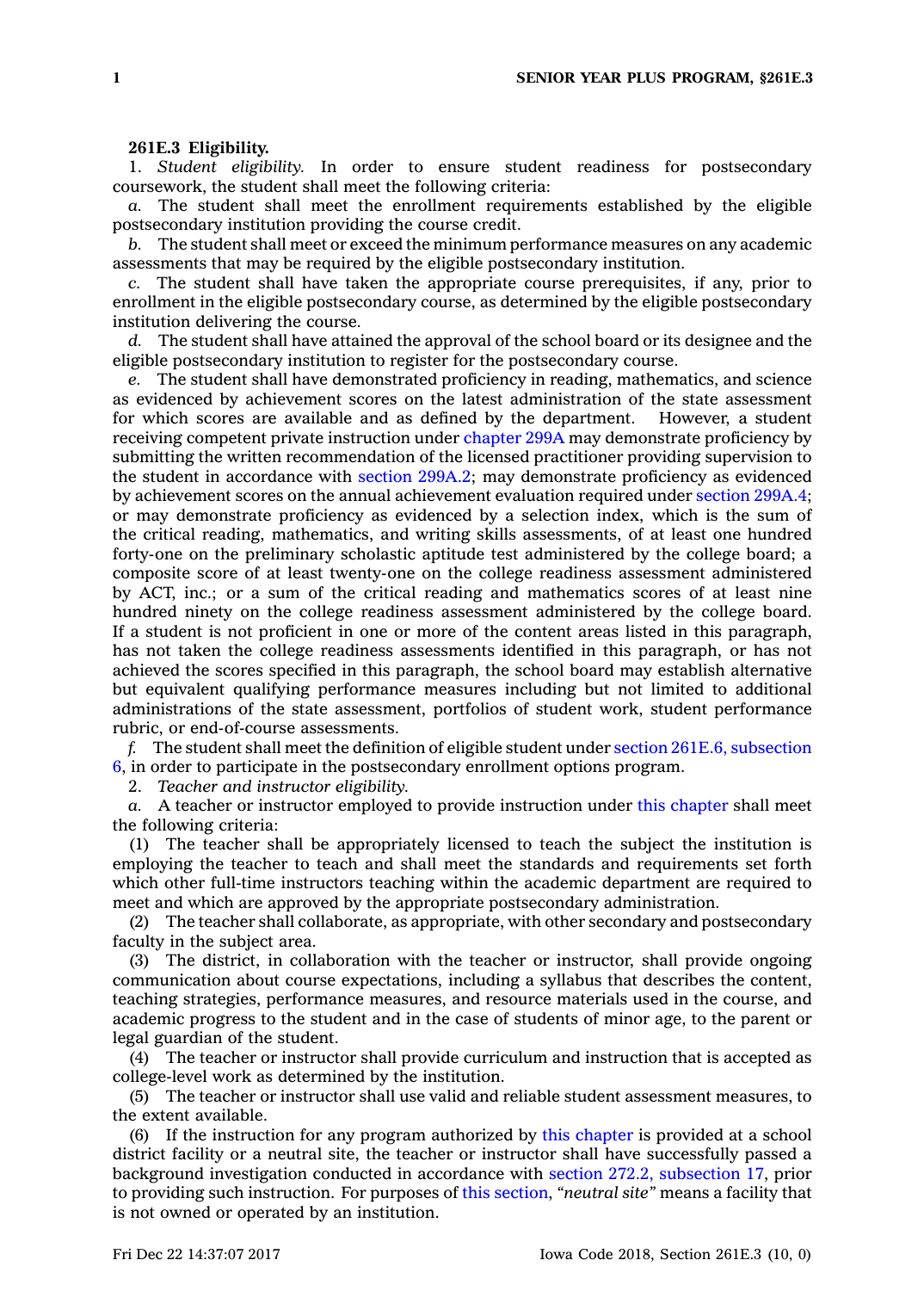## **§261E.3, SENIOR YEAR PLUS PROGRAM 2**

*b.* The teacher or instructor shall be provided with appropriate orientation and training in secondary and postsecondary professional development related to curriculum, pedagogy, assessment, policy implementation, technology, and discipline issues.

*c.* The eligible postsecondary institution shall provide the teacher or instructor with ongoing communication and access to instructional resources and support, and shall encourage the teacher or instructor to participate in the postsecondary institution's academic departmental activities.

*d.* The teacher or instructor shall receive adequate notification of an assignment to teach <sup>a</sup> course under this [chapter](https://www.legis.iowa.gov/docs/code//261E.pdf) and shall be provided adequate preparation time to ensure that the course is taught at the college level.

*e.* An individual under suspension or revocation of an educational license or statement of professional recognition issued by the board of educational examiners shall not be allowed to provide instruction for any program authorized by this [chapter](https://www.legis.iowa.gov/docs/code//261E.pdf).

3. *Institutional eligibility.* An institution providing instruction pursuant to this [chapter](https://www.legis.iowa.gov/docs/code//261E.pdf) shall meet the following criteria:

*a.* The institution shall ensure that students or in the case of minor students, parents or legal guardians, receive appropriate course orientation and information, including but not limited to <sup>a</sup> summary of applicable policies and procedures, the establishment of <sup>a</sup> permanent transcript, policies on dropping courses, <sup>a</sup> student handbook, information describing student responsibilities, and institutional procedures for academic credit transfer.

*b.* The institution shall ensure that students have access to student support services, including but not limited to tutoring, counseling, advising, library, writing and math labs, and computer labs, and student activities, excluding postsecondary intercollegiate athletics.

*c.* The institution shall ensure that students are properly enrolled in courses that will carry college credit.

*d.* The institution shall ensure that teachers and students receive appropriate orientation and information about the institution's expectations.

*e.* The institution shall ensure that the courses provided achieve the same learning outcomes as similar courses offered in the subject area and are accepted as college-level work.

*f.* The institution shall review the course on <sup>a</sup> regular basis for continuous improvement, shall follow up with students in order to use information gained from the students to improve course delivery and content, and shall share data on course progress and outcomes with the collaborative partners involved with the delivery of the programming and with the department, as needed.

*g.* The school district shall certify annually to the department that the course provided to <sup>a</sup> high school student for postsecondary credit in accordance with this [chapter](https://www.legis.iowa.gov/docs/code//261E.pdf) does not supplant <sup>a</sup> course provided by the school district in which the student is enrolled.

*h.* The institution shall not require <sup>a</sup> minimum or <sup>a</sup> maximum number of postsecondary credits to be earned by <sup>a</sup> high school student under this [chapter](https://www.legis.iowa.gov/docs/code//261E.pdf).

*i.* The institution shall not place restrictions on participation in senior year plus programming beyond that which is specified in statute or administrative rule.

*j.* All eligible postsecondary institutions providing programming under this [chapter](https://www.legis.iowa.gov/docs/code//261E.pdf) shall include the unique student identifier assigned to students while in the kindergarten through grade twelve system as <sup>a</sup> part of the institution's student data management system. Eligible postsecondary institutions providing programming under this [chapter](https://www.legis.iowa.gov/docs/code//261E.pdf) shall cooperate with the department on data requests related to the programming. All eligible postsecondary institutions providing programming under this [chapter](https://www.legis.iowa.gov/docs/code//261E.pdf) shall collect data and report to the department on the proportion of females and minorities enrolled in science, technology, engineering, and mathematics-oriented educational opportunities provided in accordance with this [chapter](https://www.legis.iowa.gov/docs/code//261E.pdf). The department shall submit the programming data and the department's findings and recommendations in <sup>a</sup> report to the general assembly annually by January 15.

*k.* The school district shall ensure that the background investigation requirement of [subsection](https://www.legis.iowa.gov/docs/code/261E.3.pdf) 2, paragraph *"a"*, subparagraph (6), is satisfied. The school district shall pay for the background investigation conducted in accordance with [subsection](https://www.legis.iowa.gov/docs/code/261E.3.pdf) 2, paragraph *"a"*,